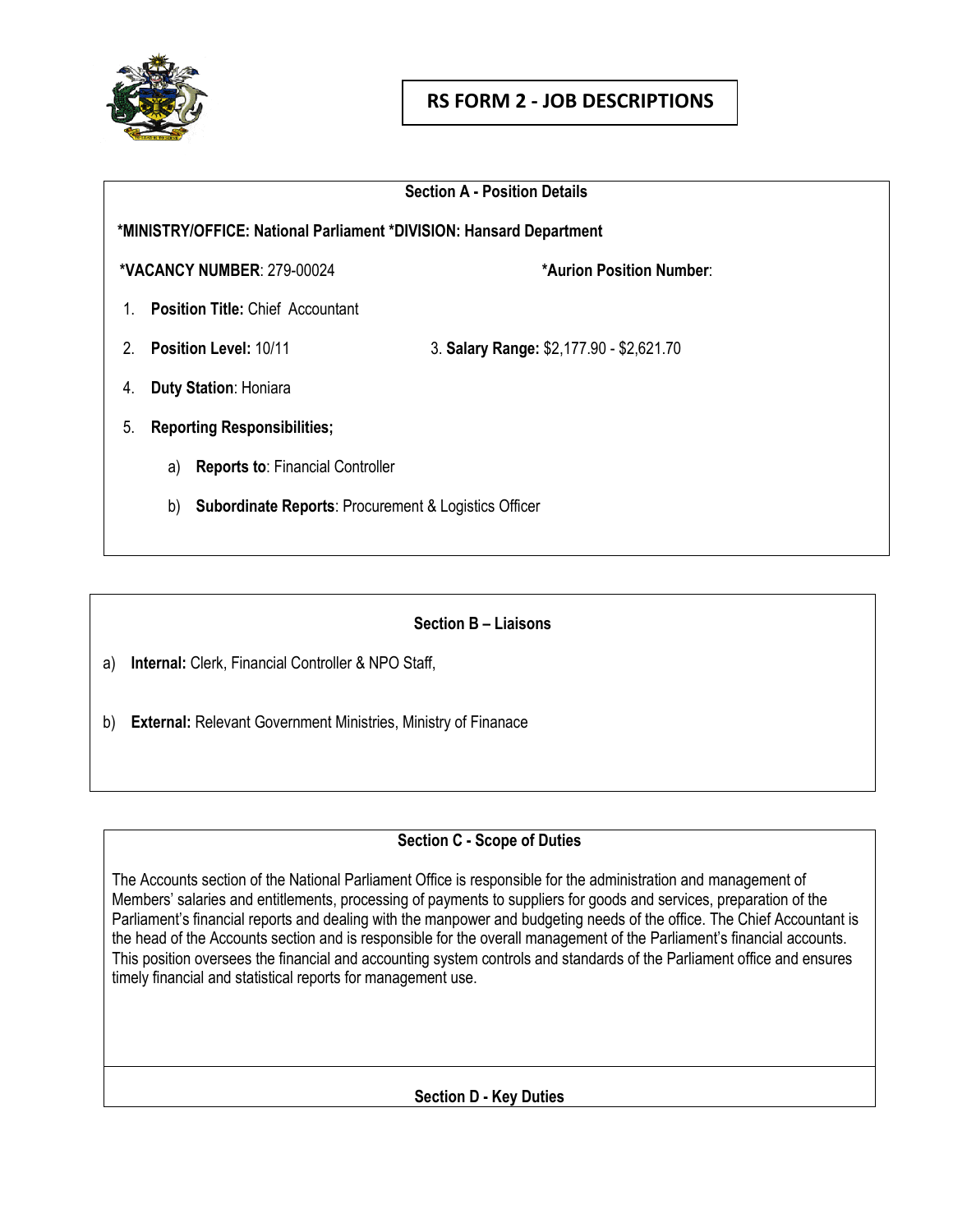#### *\*The Officer will be required to:*

The officer will be required to:

- a) Prepare the National Parliament Office Budget Estimates in collaboration with Divisional/Sectional Heads.
- b) Monitor and control spending of funds in accordance with the approved provisions of the Budget, Parliamentary Entitlement Regulations, General Orders, Financial Instructions and other financial restrictions that may be issued by the Ministry of Finance and Ministry of Public Service.
- c) Prepares and maintains proper accounting records for the National Parliament Office which may include general accounting, costing, or budget data.
- d) Ensure the safe custody of funds and other financial documents for the Office.
- e) Review and direct the overall financial plans and accounting practices and systems of the National Parliament Office.
- f) Maintain Accurate and up to date records including the input of data in to the National Parliament Financial Management System
- g) Reconciliation of the General Leger and provide accurate data to the Financial Controller.
- h) Assist in the Preparation of the National Parliament Supplementary bids
- i) Assist in the preparation on the Accounts department annual work plan.
- j) Retirement and applications of the National parliament special imprest.
- k) Assist in the Raising requisitions, LPOs, Printed matters, work order and Payment Vouchers.

## **Section E - Key Result Areas**

#### *\*Successful performance of the duties will be indicated by:*

Applicants should be able to demonstrate:

- i. Knowledge of Public Service procedures, processes and regulations including financial procedures and processes.
- ii. Excellent word-processing and IT skills including knowledge of a range of Microsoft Office applications.
- iii. Excellent written and oral communications skills.
- iv. Excellent organizational skills.
- v. Ability to develop and deliver effective customer services to Members and staff and client of the Parliament.
- vi. Good people management skills to direct and motivate a small team.
- vii. The ability to work independently and to tight deadlines.
- viii. Sound clerical and administrative skills.
- ix. Flexibility and adaptability to meet a range of different tasks and to work extra hours to meet deadlines.
- x. High standards of integrity and the ability to handle confidential matters.